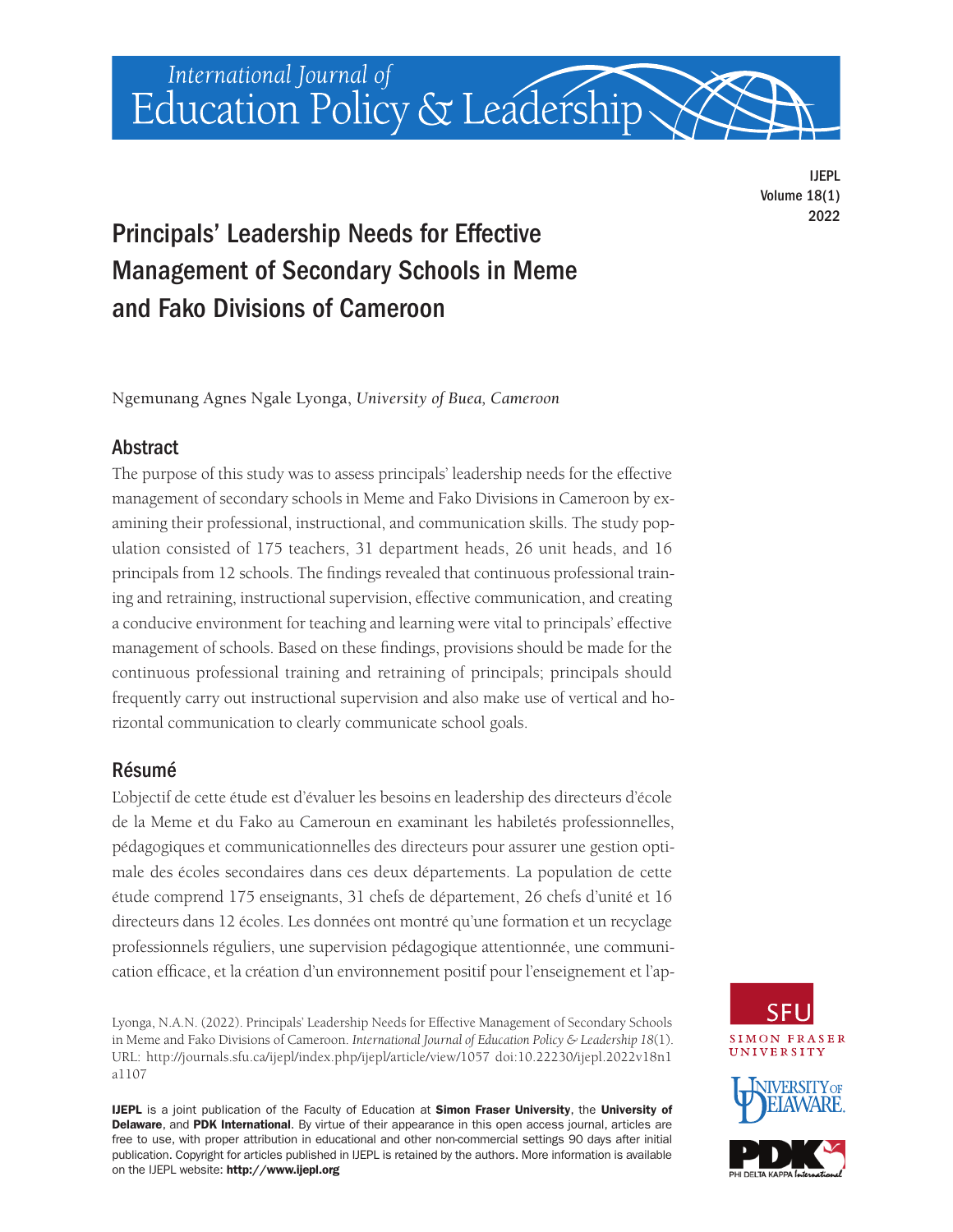[IJEPL](http://www.ijepl.org) 18(1) 2022

Lyonga

*Principals' Leadership Needs for Effective Management*

prentissage sont essentiels pour assurer la bonne gestion d'une école par son directeur. D'après les données, des mesures devraient être prises pour la formation et le recyclage professionnels réguliers des directeurs d'école; d'autre part, ces derniers devraient régulièrement assumer la supervision pédagogique, et ils devraient recourir à la communication verticale et horizontale pour transmettre clairement les objectifs de l'école.

**Keywords / Mots clés :**: principals' leadership needs, effective school management, professional development, professional training and retraining, instructional leadership, school leadership / besoins en leadership des directeurs d'école, gestion efficace d'une école, développement professionnel, formation et recyclage professionnels, leadership pédagogique, leadership d'une école

# Introduction

Principals are the core of school leadership. The administrative machinery of secondary schools in Cameroon revolves around them. Principals have faced scrutiny in recent educational policy debates over how to manage schools effectively due to growing interest in institutional quality and instructional leadership. An outstanding principal is the key figure responsible for the success and growth of a school, which is largely assessed in terms of teaching and students' learning outcomes (Fullan, 2002).

Today's global education landscape is rapidly changing due to many innovations in curriculums and the delivery of the education process. Raj Mestry and Bernardus Grobler (2002) assert that the role of the principal has become increasingly complex and demanding, requiring improved professional development programs. Principals as instructional leaders are not only expected to restructure and redefine the learning environment of schools, they are also expected to be concerned with professional training and retraining programs, practice effective communication, and be actively involvement in instructional supervision. The school is viewed as an open system where the principal needs to interact with both human and material resources to achieve the goals and demands of the institution. The complexity of the job highlights the fact that the continuous development of school principals is inherently important to producing high-performance schools in a knowledge-based society and globalized era (Fullman, 2005).

It is not unreasonable to assume that the qualities of a good principal lead to effectiveness in school management, and, therefore, principals must be reinforced with the skills, knowledge, and attitude to cope with the rapid changes in education. Fritz Ndiva Mbua (2003) stated that training opportunities and professional development should be provided to principals to enhance their communicative, organizational, and leadership skills. School principals are supposed to be professionals and lead their schools effectively, and for this reason, professional training and retraining is of utmost importance.

The school principal is the administrator who controls a school's resources for the purpose of attaining organizational goals, making leadership skills vitally important. This study sets out to examine principals' leadership needs for the effective management of secondary school in the Meme and Fako Divisions in the southwest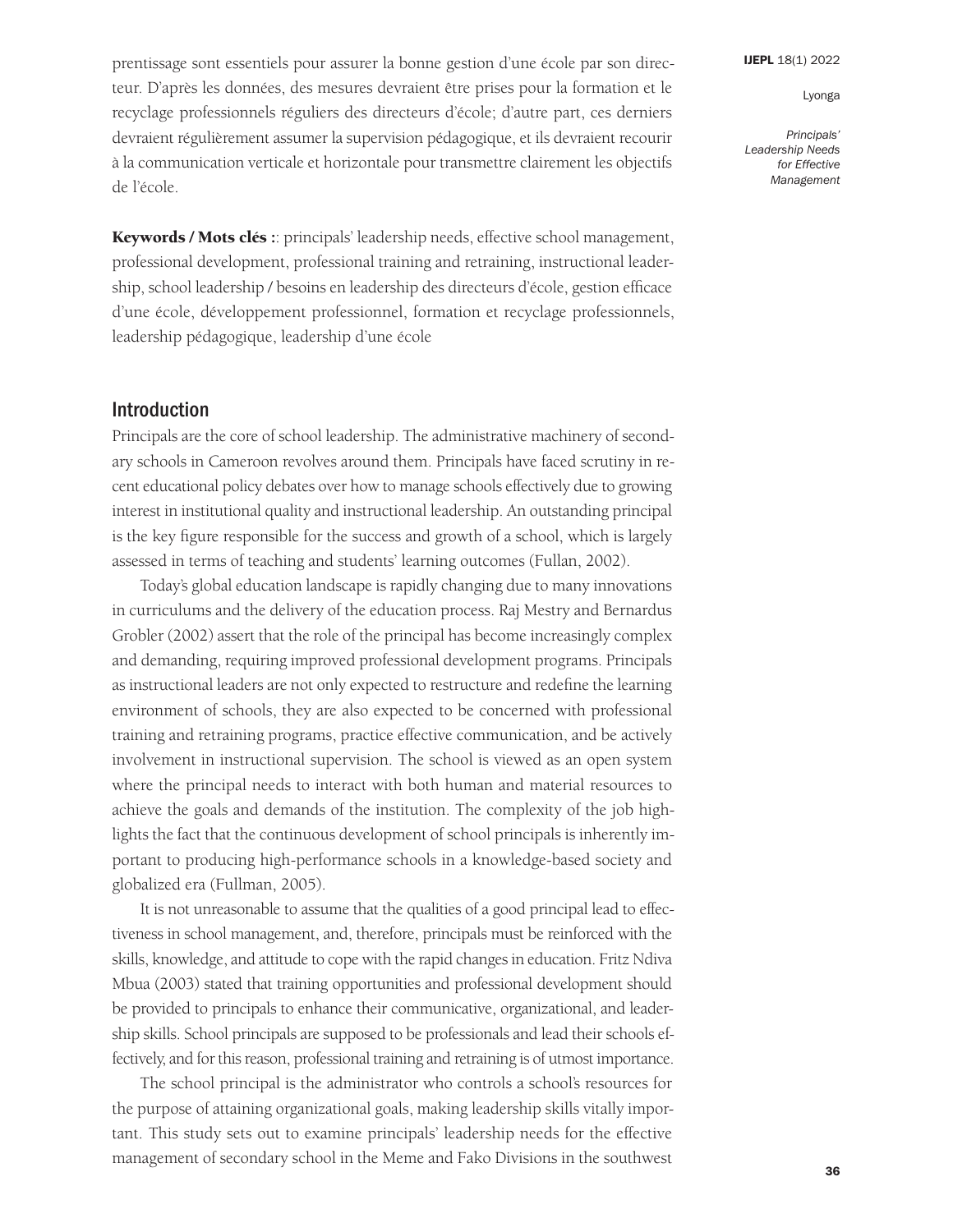*Principals' Leadership Needs for Effective Management*

region of Cameroon. Effective education leadership builds the pedagogical, administrative, and cultural conditions necessary for successful learning and teaching. The tone of the school depends on the principal's effectiveness in managing the school. The principal is an administrative head, a manager, a community public relations person, a supervisor, an instructional leader, a curriculum innovator, and a catalyst for teachers' achievement (Adaegbe, 2010).

# Problems and Gaps

The administrative machinery of a secondary school revolves around its principle. Kenneth Leithwood and Carolyne Reihl (2003) write that an outstanding school undoubtedly has an exceptional principal, whereas a deteriorating school will be the product of feeble leadership. If school leadership is important for effective school management, then principals must be trained and retrained continuously on how to do their job effectively (Lumby, Crow, & Pashiardis, 2008). The speed at which classroom teachers are turned into principals in Cameroon accounts for lapses and shortcomings in the effective management of schools. There is a dire need for professional leadership training and retraining for school administrators so they can effectively manage secondary schools.

A school principal needs leadership and managerial competencies, rather than teaching ability and longevity. The fact that any teacher who graduates from a higher teachers' training college in Cameroon can become a principal with little or no training on leadership is a concern because a bad school leader may render even the best program, the most adequate resources, and the most motivated teachers and students ineffective (Nwankwo, Nwogbo, & Nwachukwu, 2019).

The purpose of this study is to examine:

- Principals' professional leadership needs for the effective management of secondary schools in Meme and Fako Divisions.
- Principals' instructional leadership needs for the effective management of secondary schools in Meme and Fako Divisions.
- Principals' communication leadership needs for the effective management of secondary schools in Meme and Fako Divisions.

# Literature Review

### *Historical background*

In the past decade, most schools had single teachers or masters who answered to the local community—often through elected or appointed school management boards. As schools became larger, the "principal teacher" position was created. The principal was a teacher who carried out some clerical and administrative duties, such as assigning classes, conducting discipline, maintaining infrastructure, taking attendance, and ensuring that the school began and ended on time. These duties brought the principal teacher a degree of authority, as the role encompassed communicating with the authorities who governed the schools from afar. As the years progressed, the principal teacher eventually lost all teaching responsibilities and became a manager, administrator, supervisor, instructional leader, and, increasingly, a politician (Cuban,1988; Brown, Treviño, & Harrison, 2005; Rousmaniere, 2007).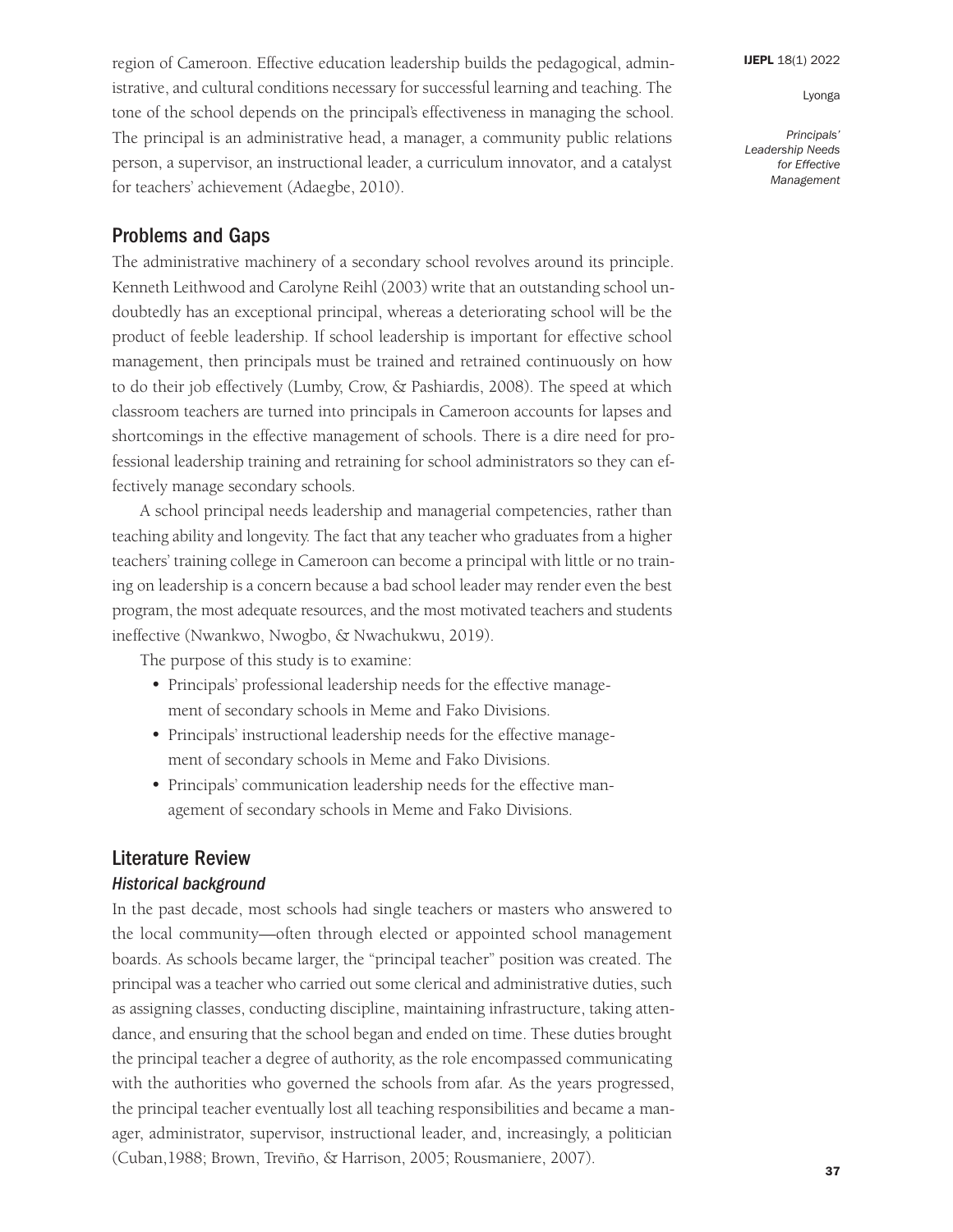*Principals' Leadership Needs for Effective Management*

Philip Hallinger (1992) argued that in the sixties and seventies, principals were also expected to manage government sponsored entitlement and maintained that "as a result of increased government intervention in local policy, principals came to be seen as potential change agents" (p. 2). Hallinger noted that this focus on principals' capacity to enact change was only affirmed in the eighties with the popularity of Ron Edmond's effective school research, emphasizing that strong administrative leadership was a common characteristic of successful schools. Thus, principals were once again called on to be instructional leaders and the "primary source of knowledge for the development of the school's educational program" (p. 2).

In their review of the history of secondary school principals, Rebecca Goodwin, Michael Cunningham, and Teresa Eagle (2007) argued that principals have been asked to do more and more tasks and take on more and more responsibilities, and their role has become an "accumulation of expectations that have increased the complexity of the position until it has reached a point where change is inevitable" (pp. 2–3). Principals today are asked to do a good deal of work for the effective management of their schools. The *No Child Left Behind Act (2001)*, for example, demands that principals be held accountable for student achievement at a school and classroom level.

In recent years, educational policymakers, funders, and researchers have become increasingly interested in building school leadership. As interest in educational leadership has grown, so has interest in principalship—a position that is reportedly more difficult, time-consuming, and pivotal today than ever before (Knapp, Copeland, & Talbert, 2003). A report produced by the Institute for Educational Leadership (2000), a non-partisan research and advocacy organization based in Washington, DC, portrays past principalship in a fairly typical way; "for the past century, principals were expected to comply with district-level edicts, address personnel issues, order supplies, balance program budget, keep hallways and playgrounds safe, put out fires that threaten tranquil public relations and principal still needs to do all these things" (p. 2).

Today, the political environment that surrounds the work of principals has changed. As government officials, policymakers, and regional leaders increasingly seek to hold schools accountable for student achievement, the focus inevitably shifts to the individual leader of a schools the principal, who is seen as an agent of success or source of failure. This highly individualistic notion of educational change has led proponents of current school reforms to liken school principals to "CEOs" (Tyack & Cuban, 1995, p. 85). Therefore, training principals to effectively manage schools in this new environment is a rising concern in Cameroon and other African countries. The presence of French and English educational subsystems make Cameroon a unique and complex context for school management (Tchombe, 2001).

# **Context**

According to Magnus Anuna, Chigozie Jacob Chiawolam, Binta Ibrahim Zaifada, Gospel Kpee, and Onyemaechi Ekeh David (2019), principals' leadership *needs* refer to their contemporary and vital needs. The *contemporary* needs of secondary school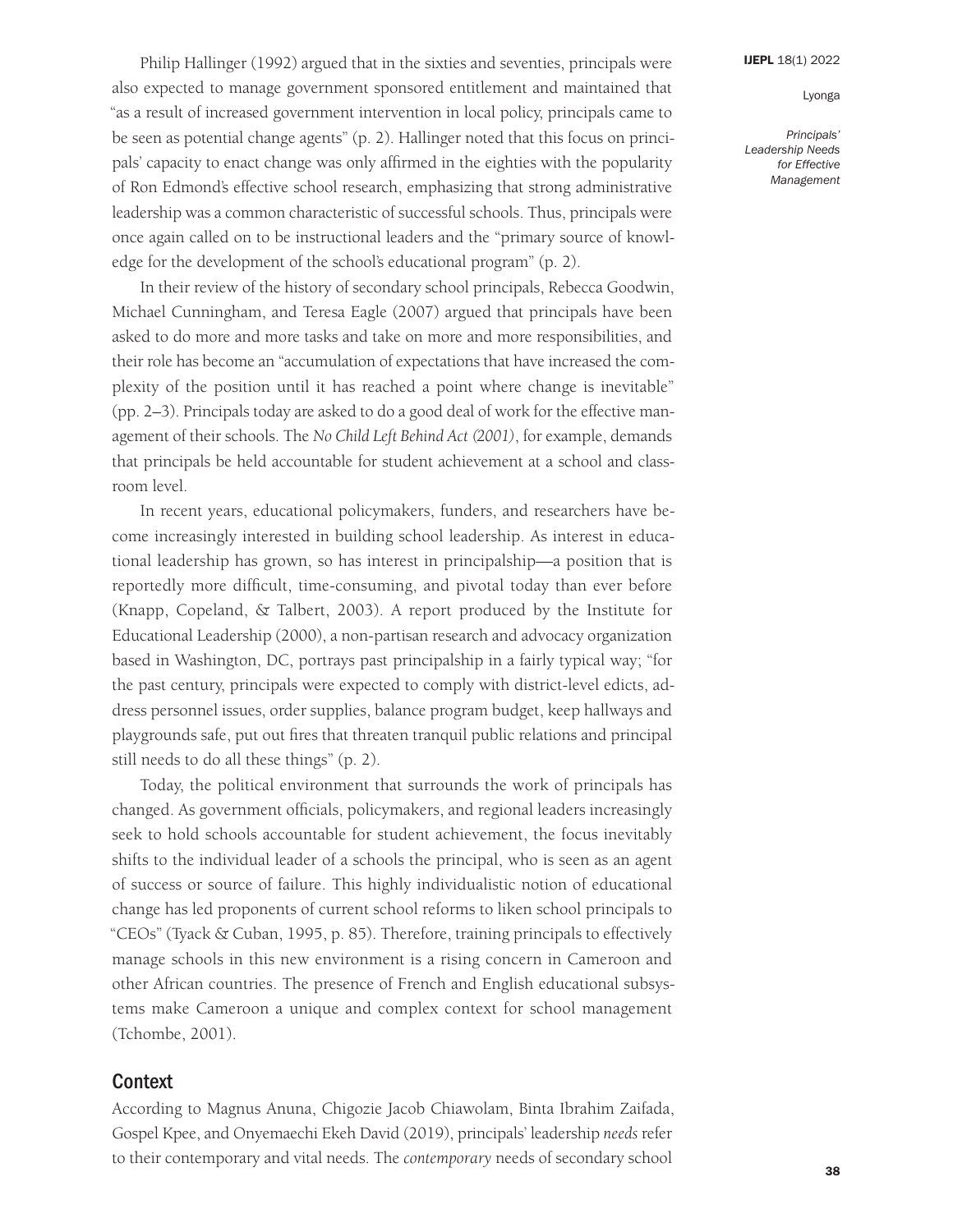#### [IJEPL](http://www.ijepl.org) 18(1) 2022

#### Lyonga

*Principals' Leadership Needs for Effective Management*

principals concern the present or trending needs of twenty-first century school leaders. *Vital* needs include the tools schools principals need for the effective management of their schools. Furthermore, Anuna et al. (2019) stated that effective management has to do with a principal's ability to obtain the necessary resources to create a school climate and culture where teachers and students work toward school goals. Thus, effective management involves the proper use of communication, organizational and individual knowledge, and access to resources.

Cameroon has increased enrolment at all levels of education; however, much of it is at primary and secondary schools. Education is now indispensable for effective participation in socio-economic development and ongoing rapid globalization. This accelerated quest for quality education has become a top priority in sub-Saharan African countries, Cameroon in particular (Oketch & Ngware, 2014). As the principal is seen as the head or chief executive of a secondary or high school, the principal is expected to provide quality education for all students and job satisfaction and motivation to the teaching and non-teaching staff (Mbua, 2003). The global trend toward the acquisition of quality education has created heated debate on and worries about the contemporary and vital leadership needs of principals in Cameroon.

# Theoretical Framework *Professional leadership*

The concept of professional leadership or development and its relationship with instructional leadership has been referenced by Jo Blasé and Joseph Blasé (2000), Larry Lashway (2002), and Vicki (Baker) Sweitzer (2009). Professional development in the instructional leadership paradigm is concerned with the role of principals as leaders influencing the professional development of educators in their schools; it also encompasses principals' responsibility to develop professionally to perform their new role. Sweitzer (2009) views professional development as comprising activities professionals engage in to achieve professional competence. It is further perceived as a variety of activities educators undertake to improve their practice.

# *Instructional leadership*

According to Marcia Masumoto and Sharon Brown-Welty (2009) instructional leadership focuses on a principal's influence on student achievement and how they positively affect teachers, which is identified through learner performance. Research by Kenneth Leithwood, Karen Seashore Louis, Stephen Anderson, and Kyla Wahlstron (2004) and Tim Waters, Robert Marzano, and Brian MacNulty (2003) emphasizes the role of the principal as an instructional leader in setting directions, guiding educators on matters of instruction, and generally directing the school.

Both twentieth and twenty-first century researchers on instructional leadership emphasize the view that instructional leadership encompasses the actions that a principal takes, or delegates to others, to promote growth in student learning. According to Helen Wildy and Clive Dimmock (1993), a principal must be able to define the purpose of schooling, set school-wide goals, and implement strategies to achieve those goals. The principal must provide educators and learners with all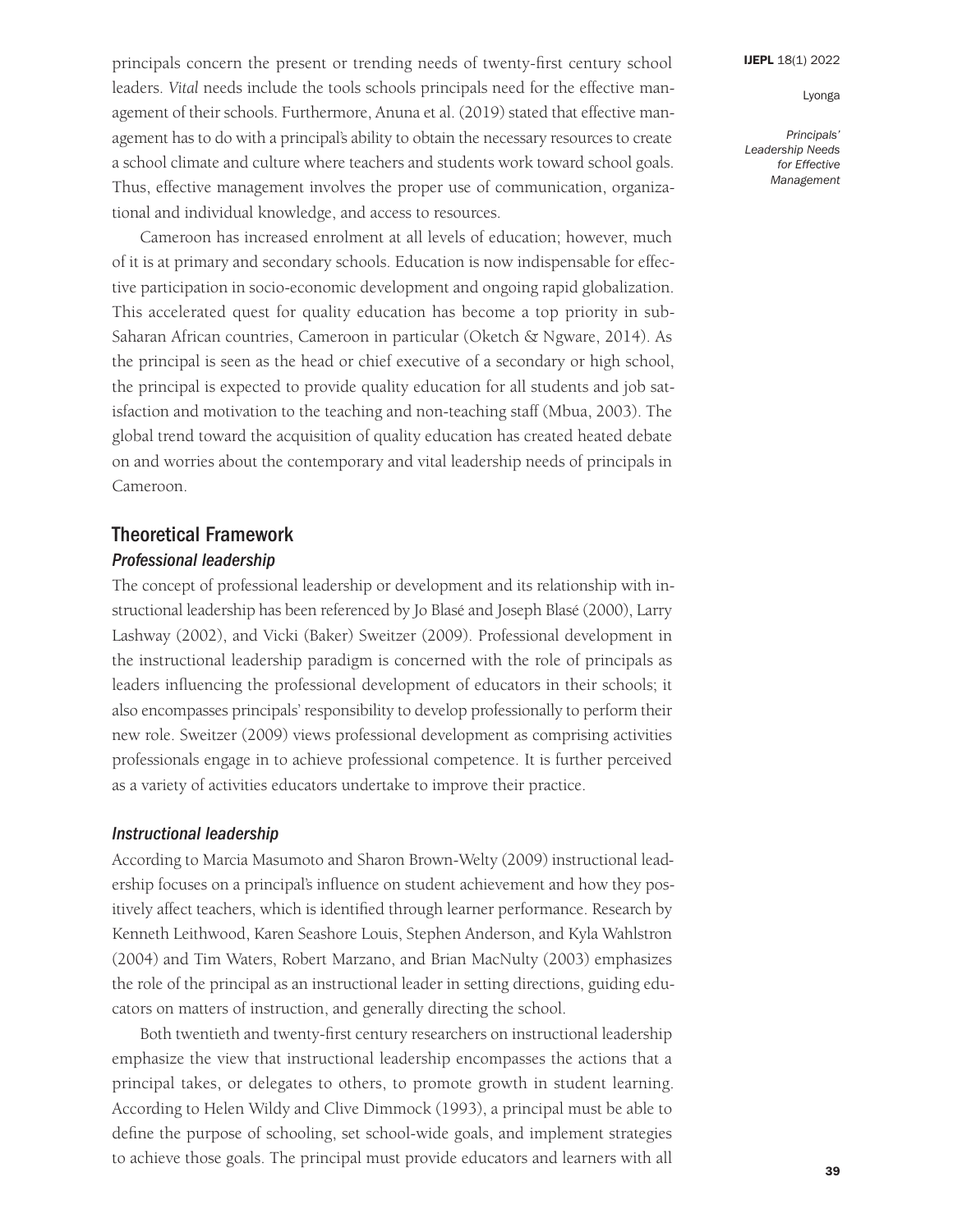*Principals' Leadership Needs for Effective Management*

the resources necessary for effective learning to occur; supervise and evaluate teachers through the performance of their learners; initiate and co-ordinate in-house staff development programs; and create and nurture collegial relationships with and among teachers. The primary role is instructional leadership and, as such, the principal must direct changes in terms of teaching and learning. Thus, instructional leadership should guide and direct instructional improvements associated with learner performance.

#### *Communicative leadership*

Communicative leadership refers to the way a leader communicates with employees. The general assumption is that communicative leaders have a profound influence on employee attitudes, well-being, and performance. Research has established that the benefits of good internal communication include job satisfaction, greater productivity, less absenteeism, improved quality of goods and services, reduced costs, and increased levels of innovation. Other studies confirm that employees who are more satisfied with top management's communication are more likely to be committed to the organization, and that personal feedback, supervisor communication, and organizational information are important to how employees identify with their organizations (Johansson, Miller, & Hamrin, 2011).

### **Methods**

### *Instruments for data collection*

This study used a descriptive survey design and adapted a questionnaire developed by Anuna et al. (2019). The survey instrument is titled Principals Needs Requirement Questionnaire. The questionnaire was structured under the following subheadings: professional leadership needs of principals for the effective management of secondary schools; instructional leadership needs of school principals for the effective management of schools; and communication leadership needs of principals for the effective management of secondary schools. The instrument was used to measure, describe, and examine the relationship between principals' leadership skills and the effective management of schools in Meme and Fako Divisions. The first part of the questionnaire stated the purpose of the exercise. The second part requested background (demographic) information about the respondents. The third part was on the three aspects of principals' leadership needs: professional, instructional, and communication. The items on the Principals Needs Requirement Questionnaire were structured on four-point Likert scale.

### *Sample size*

The study's sample constituted 250 secondary school teachers and 14 principals selected from 12 schools in Meme and Fako Divisions of the southwest region of Cameroon. Based on the fact that most schools have one principal who is the leader, a convenience sampling technique was used for data collection for principals and teachers depending on their availability. The schools include four government schools: Cameroon College of Arts and Science (CCAS), Government Technical High School (GTHS), Government Bilingual High School (GBHS), and Government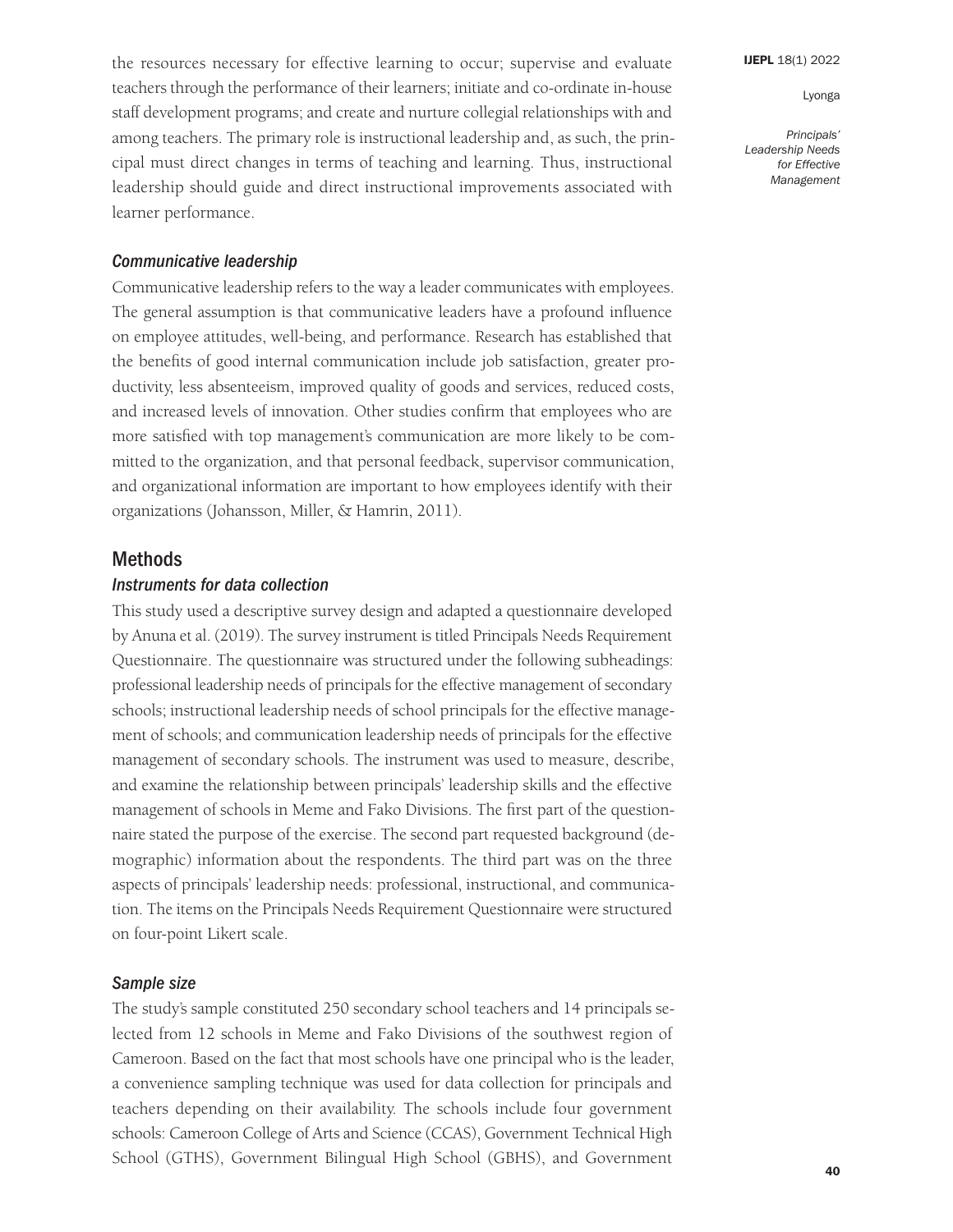*Principals' Leadership Needs for Effective Management*

Secondary School Kumba-mbeng (GSS); two lay private schools: Diligent Bilingual College (DBC) and Martin Luther College (MLC); and two confessional schools: Saint John College (SJC) and Saint Francis College (SFC), which were selected from Kumba municipality in Meme Division. Whereas in Fako Division, two government schools: Bilingual Grammar School (BGS) and Government High School (GHS); two confessional schools: Presbyterian Comprehensive Secondary School (PCSS) and Baptist High School Buea (BHS) were selected from the Buea municipality. A sample of the teachers was surveyed to get a comprehensive overview of their perception of the leadership needs of principals to effectively manage their schools. Thirty-four department heads, 26 unit heads, 16 principals and vice principals, and 172 teachers were selected for the study (see Table 1).

| <b>SCHOOLS</b>    | Department<br>heads | <b>Discipline</b><br>masters | Principals     | <b>Teaching</b><br>only | <b>TOTAL</b> |
|-------------------|---------------------|------------------------------|----------------|-------------------------|--------------|
| <b>GHS BUEA</b>   | 6                   | 3                            | $\mathbf 1$    | 10                      | 20           |
| <b>BHS BUEA</b>   | 2                   | $\overline{2}$               | $\mathbf{1}$   | 10                      | 15           |
| <b>PCSS BUEA</b>  | 4                   | 2                            | $\mathbf{1}$   | 11                      | 18           |
| <b>BGS BUEA</b>   | 3                   | 5                            | $\mathbf 1$    | 13                      | 27           |
| <b>SJC KUMBA</b>  | $\overline{2}$      | $\mathbf{1}$                 | $\overline{2}$ | 8                       | 13           |
| <b>SFC KUMBA</b>  | 2                   |                              | 2              | 12                      | 16           |
| <b>MLC KUMBA</b>  | $\mathbf{1}$        | $\mathbf{1}$                 | 2              | 12                      | 16           |
| <b>GSS KUMBA</b>  | 3                   | 4                            | $\mathbf{1}$   | 28                      | 36           |
| <b>GBHS KUMBA</b> | 2                   | 3                            | $\mathbf{1}$   | 22                      | 28           |
| <b>DBC KUMBA</b>  | $\mathbf{1}$        | $\mathbf{1}$                 | $\mathbf{1}$   | 8                       | 11           |
| <b>GTHS KUMBA</b> | 3                   | $\overline{2}$               | $\mathbf{1}$   | 15                      | 21           |
| <b>CCAS KUMBA</b> | 5                   | 2                            | $\mathcal{P}$  | 21                      | 30           |
| <b>Total</b>      | 34                  | 26                           | 16             | 175                     | 250          |

#### Table 1: Staff roles at participating schools

#### *Data collection and analysis*

A pilot study was conducted by visiting the selected schools to present a detailed explanation of the study. Data was then collected from the sample schools by seeking informed consent from teachers, department heads, discipline masters, and vice principals and principals and then administering the questionnaire. Frequencies, percentages, mean scores, and decision rating were used to summarize the responses to each survey item. Excel spreadsheets and SPSS version 2.0 were used for data analysis.

### Results

#### *Demographic information*

The demographic characteristics consisted of information relating to the schools sampled and the respondents, including educational qualifications, sex, age, and work experience. The majority of study participants, 132 (52.8%), were male, 106 (42.4%) were female, and 12 (4.8%) did not indicate (see Table 2). The majority of the respondents 36 (14.4%) were from GSS Kumba-Mbeng; a minority, 11 (4.4%), were from Diligent Bilingual College in Kumba.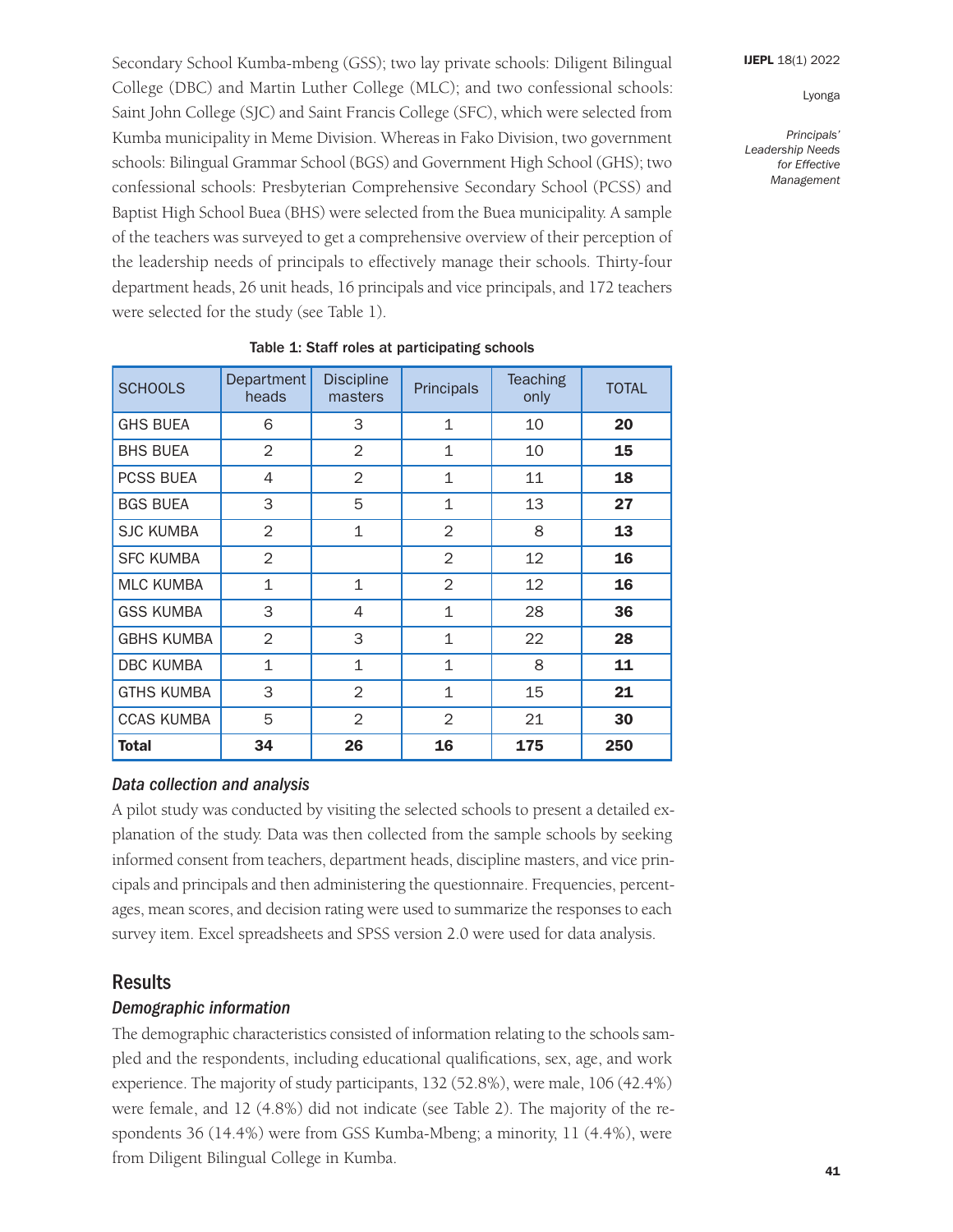# Table 2: Summary of demographic characteristics of participants **[IJEPL](http://www.ijepl.org) 18(1) 2022**

| Variable      | Description       | Frequency of<br>participants | Percentage |  |  |
|---------------|-------------------|------------------------------|------------|--|--|
|               | <b>CCASK</b>      | 30                           | 12         |  |  |
|               | <b>GTHSK</b>      | 21                           | 8.4        |  |  |
|               | DBC K             | 11                           | 4.4        |  |  |
|               | <b>GBHSK</b>      | 27                           | 10.8       |  |  |
|               | <b>GSSK</b>       | 36                           | 14.4       |  |  |
|               | MLC K             | 16                           | 6.4        |  |  |
| School        | <b>SFC K</b>      | 16                           | 6.4        |  |  |
|               | SJC K             | 13                           | 5.2        |  |  |
|               | <b>BGSB</b>       | 27                           | 10.8       |  |  |
|               | PCSS <sub>B</sub> | 18                           | 7.2        |  |  |
|               | <b>BHSB</b>       | 15                           | 6          |  |  |
|               | <b>GHS B</b>      | 20                           | 8          |  |  |
|               | <b>Total</b>      | 250                          | 100        |  |  |
|               | Teaching only     | 175                          | 70         |  |  |
|               | Principal         | 16                           | 6.5        |  |  |
| Current       | Unit leader       | 23                           | 9.2        |  |  |
| position      | Department head   | 31                           | 12.4       |  |  |
|               | <b>Missing</b>    | 5                            | 2          |  |  |
|               | Total             | 250                          | 100        |  |  |
|               | Diploma           | 62                           | 24.8       |  |  |
|               | BA/BSc            | 134                          | 53.6       |  |  |
| Educational   | MA/MSc            | 33                           | 13.2       |  |  |
| qualification | <b>Others</b>     | 16                           | 6.4        |  |  |
|               | <b>Missing</b>    | 5                            | 2          |  |  |
|               | <b>Total</b>      | 250                          | 100        |  |  |
|               | Male              | 132                          | 52.8       |  |  |
| Sex           | Female            | 106                          | 42.4       |  |  |
|               | <b>Missing</b>    | 12                           | 4.8        |  |  |
|               | Total             | 250                          | 100        |  |  |
|               | < 30              | 41                           | 16.4       |  |  |
|               | $30 - 35$         | 70                           | 28         |  |  |
| Age           | $36 - 41$         | 81                           | 32.4       |  |  |
| range         | $42 - 47$         | 38                           | 15.2       |  |  |
|               | > 47              | 14                           | 5.6        |  |  |
|               | <b>Missing</b>    | 6                            | 2.4        |  |  |
|               | Total             | 250                          | 100        |  |  |
|               | $8 - 11$          | 80                           | 32         |  |  |
| Work          | $12 - 14$         | 89                           | 35.6       |  |  |
| experience    | $15 - 17$         | 55                           | 22         |  |  |
|               | 18 >              | 20                           | 8          |  |  |
|               | <b>Missing</b>    | 6                            | 2.4        |  |  |
|               | <b>Total</b>      | 250                          | 100        |  |  |

#### Lyonga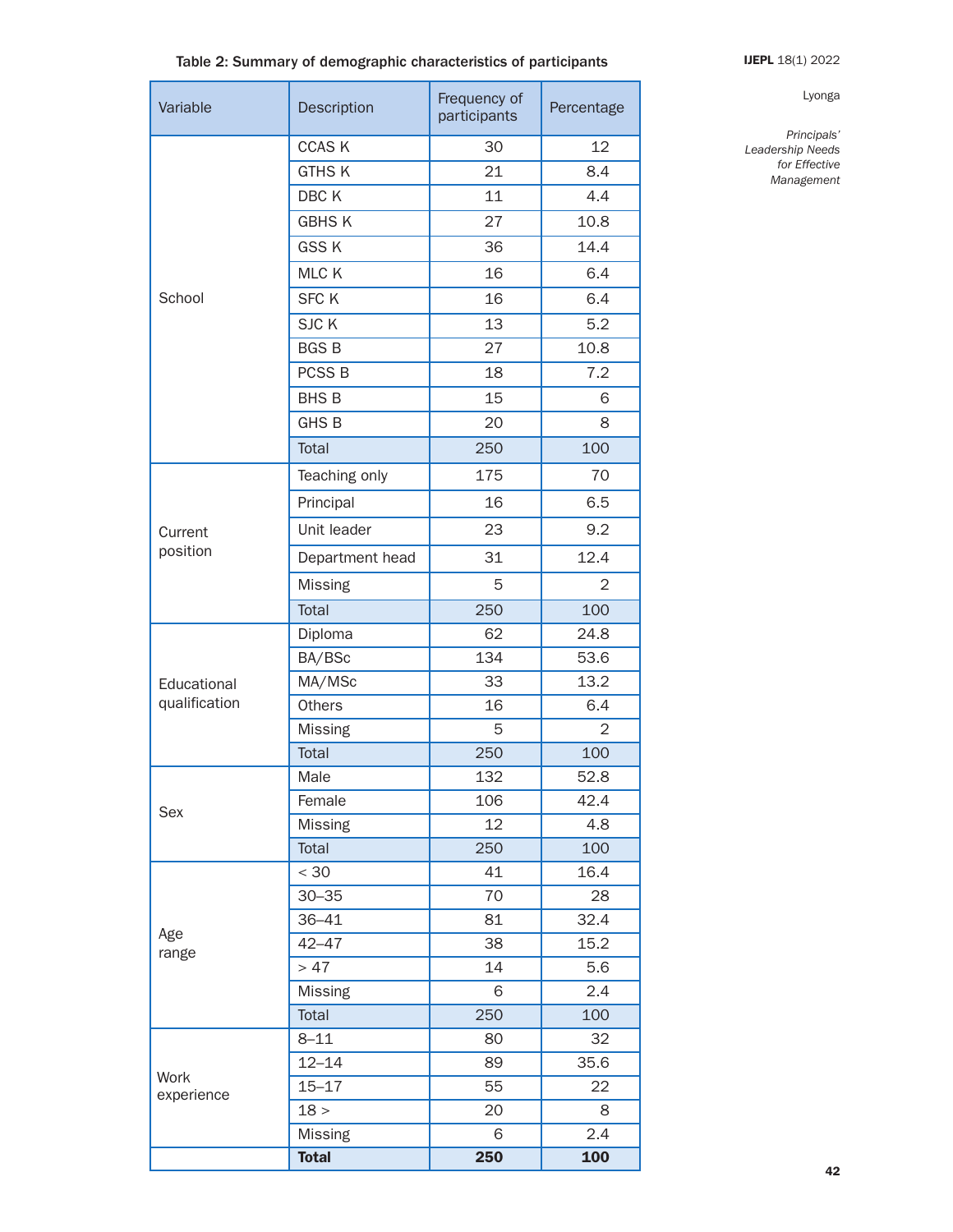*Principals' Leadership Needs for Effective Management*

Table 2 indicates that 31 participants (12.4%) were department heads; 23 (9.2%) were unit leaders; 16 (6.5%) were principals; and 175 (70%) were teachers. The majority of respondents, 134 (53.6%), hold a bachelor's degree; 62 (24.8%) hold a diploma; 33 (13.2%) hold a master's degree; and 16 (6.4%) hold another certificate or no qualifications. Five respondents (2%) did not indicate their academic qualifications. Forty-one participants (16.4%) were 30 years old or less; 70 (28%) were between 30–35 years; 81 (32.4%) were between 36–41 years; 38 (15.2) were between 42–47 years; and 14 (5.6%) were 47 years old and above.

To examine principals' professional leadership needs to effectively manage secondary schools in Meme and Fako Divisions, six items (see Table 3) were presented asking respondents to rate them on a Likert scale, including strongly agree (SA), agree (A), strongly disagree (SD), and disagree (D).

| Item           | Principals' professional<br>leadership needs                                                               | SA | $\overline{A}$ | <b>SD</b> | D   | Total               |      | <b>Mean Decision</b> |
|----------------|------------------------------------------------------------------------------------------------------------|----|----------------|-----------|-----|---------------------|------|----------------------|
| $\mathbf{1}$   | The school principal frequently<br>attends regional workshops on<br>professional development.              | 20 | 112            | 16        | 102 | 250                 | 2.54 | Agree                |
| $\overline{2}$ | The principal has a bachelor's<br>degree or a master's degree in<br>educational administration.            | 36 | 61             | 43        | 110 | 250                 | 2.36 | Disagree             |
| 3              | The principal sometimes<br>undergoes online courses on<br>education leadership.                            | 12 | 127            | 20        | 90  | 249                 | 2.53 | Agree                |
| 4              | The principal plans<br>professional development and<br>in-service training.                                | 9  | 36             | 46        | 157 | 248                 | 2.03 | <b>Disagree</b>      |
| 5              | The principal initiates<br>specialized professional<br>trainings on finances and<br>management techniques. | 6  | 27             | 77        | 138 | 248                 | 1.85 | <b>Disagree</b>      |
| 6              | Do you think the principal's<br>professional skills are above<br>average?                                  | 29 | 76             | 24        | 119 | 248                 | 2.44 | <b>Disagree</b>      |
|                | <b>Total</b>                                                                                               |    | <b>112 439</b> |           |     | 226 716 1,493 13.75 |      |                      |

# Table 3: Principals' professional leadership needs for the effective management of secondary schools

Most of the participants (132) agreed or strongly agreed that principals frequently attended regional workshops on professional development, giving item 1 mean score of 2.54. Further, the majority of respondents disagreed that their principal has a bachelor's degree or a master's degree in educational leadership or administration, giving item 2 a mean score of 2.36.

The majority of the respondents (127) agreed with item 3—that the principal sometimes undergoes online courses on education leadership—giving it a mean score of 2.53. The majority of the respondents (157) disagreed that the principal plans professional development and in-service training, giving item 4 a mean score of 2.03. The majority of participants (138) disagreed that the principal initiates specialized professional trainings on finances and management techniques, giving item 5 a mean score of 1.85. The majority of participants (119) disagreed that the principal's professional skills are above average, giving item 6 a mean score of 2.44.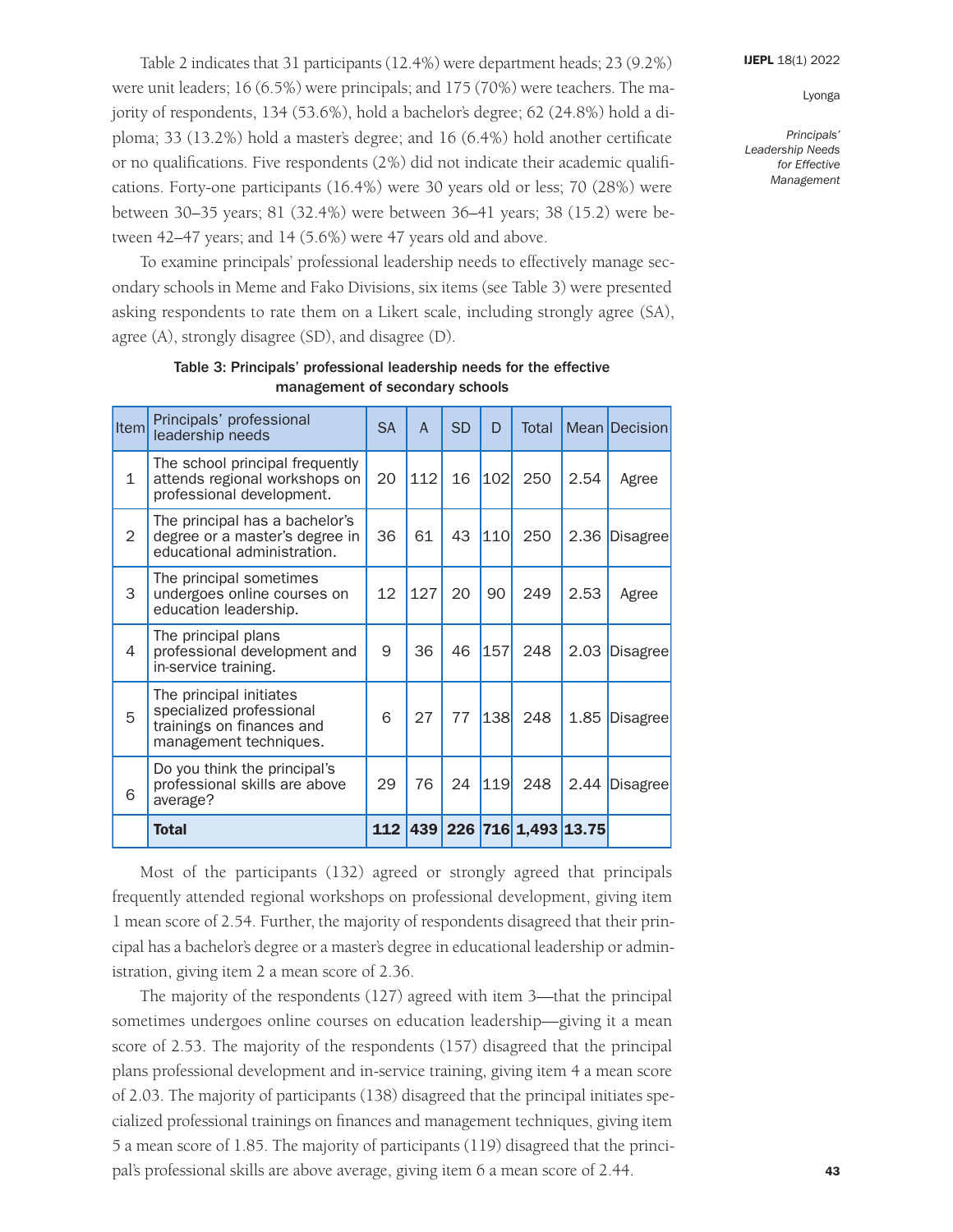Item 1 had the highest mean score, closely followed by item 3. They were the only two items with an "Agree" decision rating. Based on these results, principals' professional leadership needs that are currently being met are attending regional workshops on professional development and taking online courses on education leadership.

To examine how instructional supervision by principals is impacting teachers' needs in Meme and Fako Divisions, participants were asked to assess six items on four-point Likert scale (see Table 4).

| <b>Item</b>  | Instructional supervision<br>leadership needs                                        | <b>SA</b> | $\mathsf{A}$ | <b>SD</b> | D   | Total               |      | <b>Mean Decision</b> |
|--------------|--------------------------------------------------------------------------------------|-----------|--------------|-----------|-----|---------------------|------|----------------------|
| $\mathbf{1}$ | The principal frequently<br>supervises me in the<br>classroom.                       | 8         | 43           | 102       | 97  | 250                 | 2.54 | <b>Disagree</b>      |
| 2            | Principal's classroom<br>supervision affects my overall<br>activities in the school. | 61        | 145          | 8         | 36  | 250                 | 2.36 | Agree                |
| 3            | The principal can influence my<br>classroom instruction.                             | 37        | 143          | 14        | 56  | 250                 | 2.53 | Agree                |
| 4            | The principal gives me<br>feedback immediately after<br>supervising me.              | 8         | 54           | 91        | 95  | 248                 | 1.85 | Disagree             |
| 5            | The principal's presence in my<br>classroom motivates me.                            | 51        | 132          | 10        | 57  | 250                 | 2.44 | Agree                |
| 6            | Do you think the principal's<br>instructional skill is above<br>average?             | 19        | 92           | 9         | 124 | 244                 | 2.50 | Disagree             |
|              | <b>Total</b>                                                                         | 184       | 609          |           |     | 234 465 1,492 14.22 |      |                      |

Table 4: Principals' instructional leadership needs for the effective management of secondary schools

The majority of the respondents (199) disagreed or strongly disagreed that the principal frequently supervises in the classroom, giving item 1 a mean score of 2.54. Meanwhile the majority of respondents (145) agreed that principal's classroom supervision affects overall activities in the school, giving item 2 a mean score of 2.36. The majority of the respondents (180) agreed or strongly agreed that the principal has the ability to influence classroom instruction, giving item 3 a mean score of 2.53 (see Table 4).

Item 4 asked respondents to indicate whether the principal gives feedback immediately after supervision, and the majority of the respondents (186) disagreed or strongly disagreed, giving the item a mean score of 1.85.

The majority of respondents (185) agreed or strongly agreed that the principal's presence in the classroom is motivating, giving item 5 a mean score of 2.44. The last item in this section asked respondents whether their principal's instructional skill is above average. The majority of the respondents (133) disagreed or strongly disagreed with the statement, giving it a mean score of 2.50. Item 1 had the highest mean score (2.54), while item 5 had the lowest (1.85). The mean scores between items that participants agreed and disagreed with are fairly close.

To assess principals' communication skills for the effective management of secondary schools in Meme and Fako Divisions, six items were used to solicit respondents' perceptions based on a four-point Likert scale (see Table 5).

*Principals' Leadership Needs for Effective* 

*Management*

Lyonga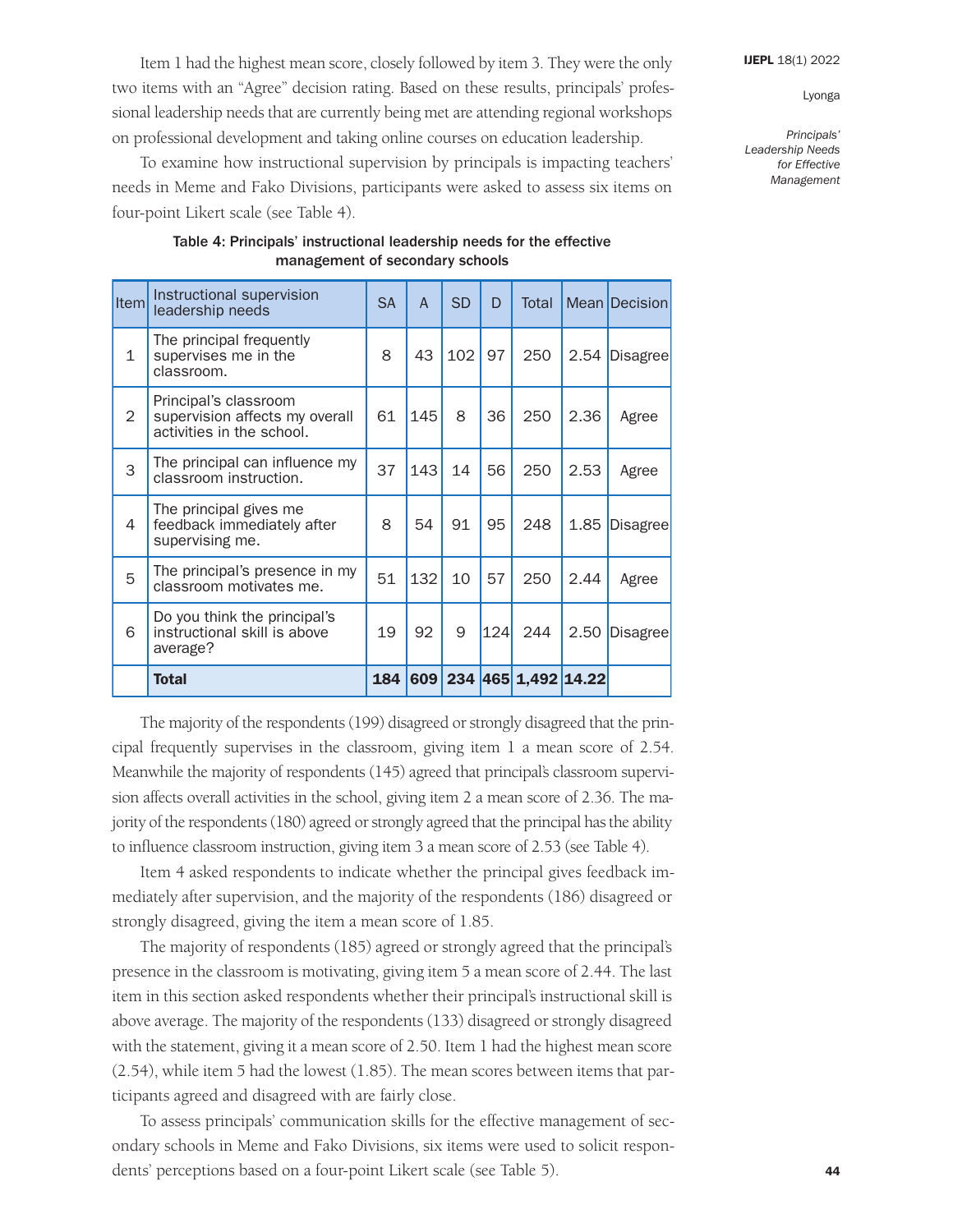#### Table 5: Principals' Communication leadership needs of effective management of secondary schools

| Principals' communication<br>leadership needs (Items)                                                        |     | $\overline{A}$ | <b>SD</b> | D          | Total           |      | <b>Mean Decision</b> |
|--------------------------------------------------------------------------------------------------------------|-----|----------------|-----------|------------|-----------------|------|----------------------|
| The principal communicates school<br>goals clearly.                                                          | 27  | 120            | 16        | 86         | 249             | 2.63 | Agree                |
| The principal always communicates<br>school goals to me.                                                     | 32  | 128            | 8         | 81         | 249             | 2.74 | Agree                |
| The principal communicates<br>instructional goals after supervision.                                         | 11  | 63             | 32        | <b>143</b> | 249             | 2.21 | Disagree             |
| The principal frequently communi-<br>cates the school's goals to students<br>and parents.                    | 23  | 118            | 18        | 91         | 250             | 2.58 | Agree                |
| The principal raises awareness of<br>the school-community relationship<br>by clarifying instructional goals. | 23  | 159            | 11        | 57         | 250             | 2.79 | Agree                |
| Do you think the principal's commun-<br>ication skills are above average?                                    | 20  | 140            | 13        | 75         | 248             | 2.69 | Agree                |
| <b>TOTAL</b>                                                                                                 | 136 | 728            | 98        |            | 533 1,495 15.64 |      |                      |

*Principals'* 

Lyonga

*Leadership Needs for Effective Management*

The majority of respondents (147) agreed or strongly agreed that the principal communicates school goals clearly, giving item 1 a mean score of 2.63. The majority of respondents (160) agreed or strongly agreed that their principal always communicates school goals, giving item 2 a mean score of 2.74. The majority of respondents (175) disagreed or strongly disagreed that their principal communicates instructional goals after supervision, giving item 3 a mean score of 2.21. The majority of respondents (141) agreed or strongly agreed that the principal frequently communicates the school's goals to students and parents, giving item 4 a mean score of 2.48 (see Table 5).

A large majority of the participants (182) agreed or strongly agreed that the principal raises awareness of the school-community relationship by clarifying instructional goals, giving item 5 a mean score of 2.79. The majority of respondents (160) agreed or strongly agreed that their principal's communication skills are above average, giving item 6 a mean score of 2.69 (see Table 5).

Out of the six items, five were rated "Agree," indicating that a principal's communication leadership skills are likely to have a positive impact on the management of a secondary school (see Table 5).

# Discussion and Conclusion

The findings of this study revealed that principals need professional leadership skills to effectively manage secondary schools in Meme and Fako Divisions. The results further revealed that principals need regional workshops on professional development and online courses on education leadership, which is in line with Anuna et al. (2019), who found that principals need professional training and retraining to effectively manage their schools. However, workshops and online courses are not enough to give principals the skills they need for effective school management. These results also reflect the findings of Sufean Hussin and Saleh Al Abri (2015), who recommended that the educational authority in Muscat City District, Oman, organize a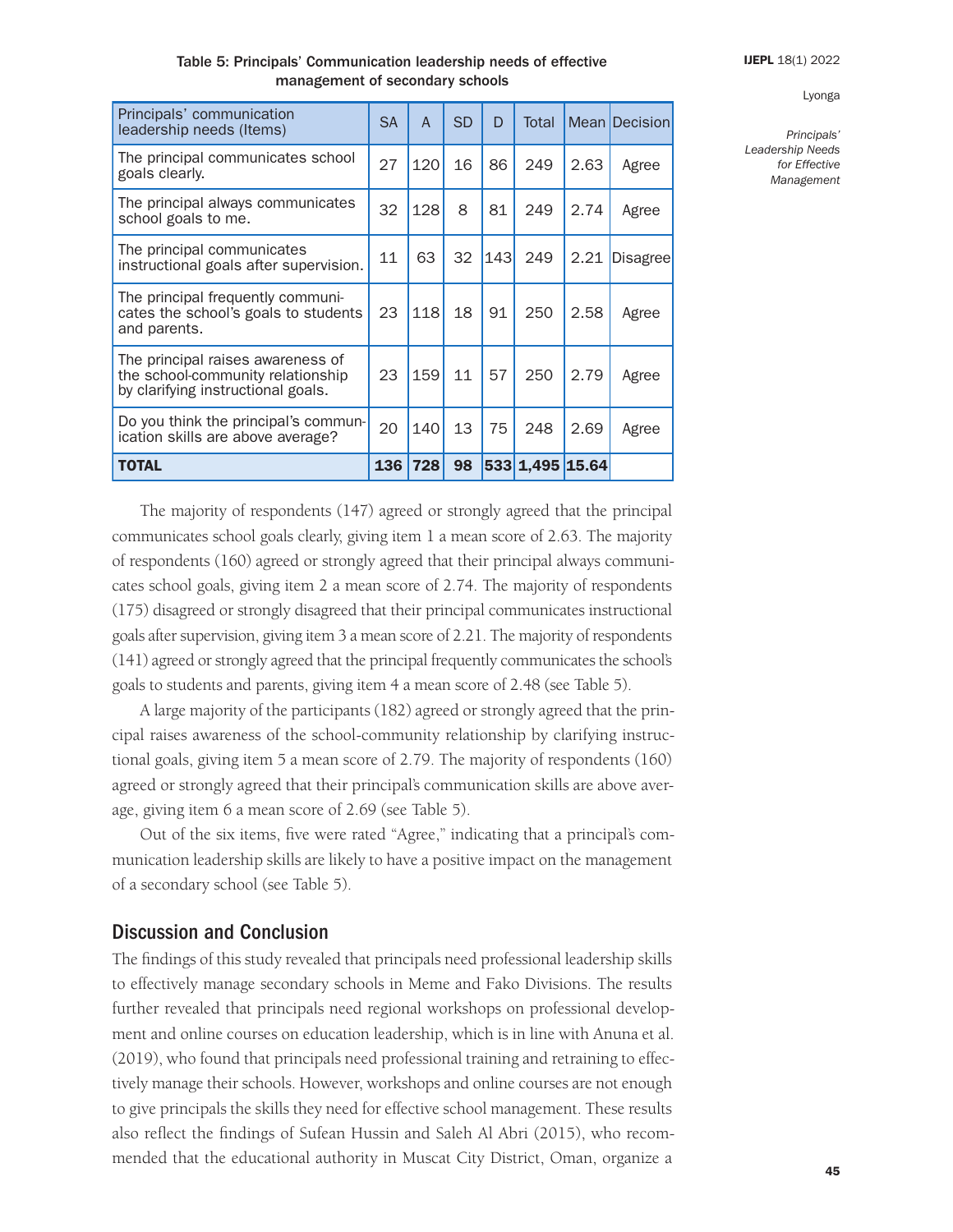systematic development program for school principals to upgrade their knowledge, competences, and dispositions.

This study revealed that classroom supervision, the ability to influence classroom instructions, and having a presence in the classroom are particularly necessary for effective school management. Furthermore, a principal's communication leadership skills are more likely to affect the management of schools positively, particularly when it comes to clarifying school goals, communicating the school's goals to students and parents, and clarifying instructional goals to the educational community. A gap in communication can keep staff and students in suspense and impact the management of the school. This study found a link between principals' organizational leadership skills and the effective management of schools in Meme and Fako Divisions, notably in providing working materials for the school and providing financial incentives for teachers.

This study also revealed a dire need for the professional leadership training and retraining of school administrators, enabling them to acquire new skills to manage schools effectively (Pont, Nushe, & Moorman, 2008). Continuous regional training and retraining, including online educational courses, can positively affect school management. Frequent classroom visits by principals will be ineffective if they are not coupled with effective supervision, the ability to motivate the teacher, and the ability to influence classroom instructions. Further, clarifying school goals, frequently communicating the school's goals to students and parents, and clarifying instructional goals to the educational community have a positive impact on school management. Generally, a principal's professional development, instructional supervision, and communicative skills are vital for the effective management of secondary schools in Meme and Fako Divisions.

### Recommendations

As indicated by Isaac Nwankwo, Vivian Nwogbo, and Esther Nwachukwu (2019), a bad school leader may render even the best program/curriculum, the most adequate resources, and the most motivated teachers and students ineffective. Therefore, particularly given the insufficient/limited financial resources currently allocated to schools in Cameroon, there should be a mechanism put in place to train and retrain principals to help them develop the leadership skills necessary to effectively manage secondary schools.

The following measures should be put in place for the development of principals' leadership skills:

- The government should establish continuous professional training and retraining for school principals, create online educational leadership courses, and involve principals in more personnel development programs.
- Principals should be provided with enough funds and instructional seminars/workshops and materials to enable them to motivate teachers and carry out effective classroom supervision.
- Principals should be encouraged to utilize vertical and horizontal means of communication about school goals to both teachers and students. This is necessary to avoid communication gaps, which brings confusion in every organization, including the school system.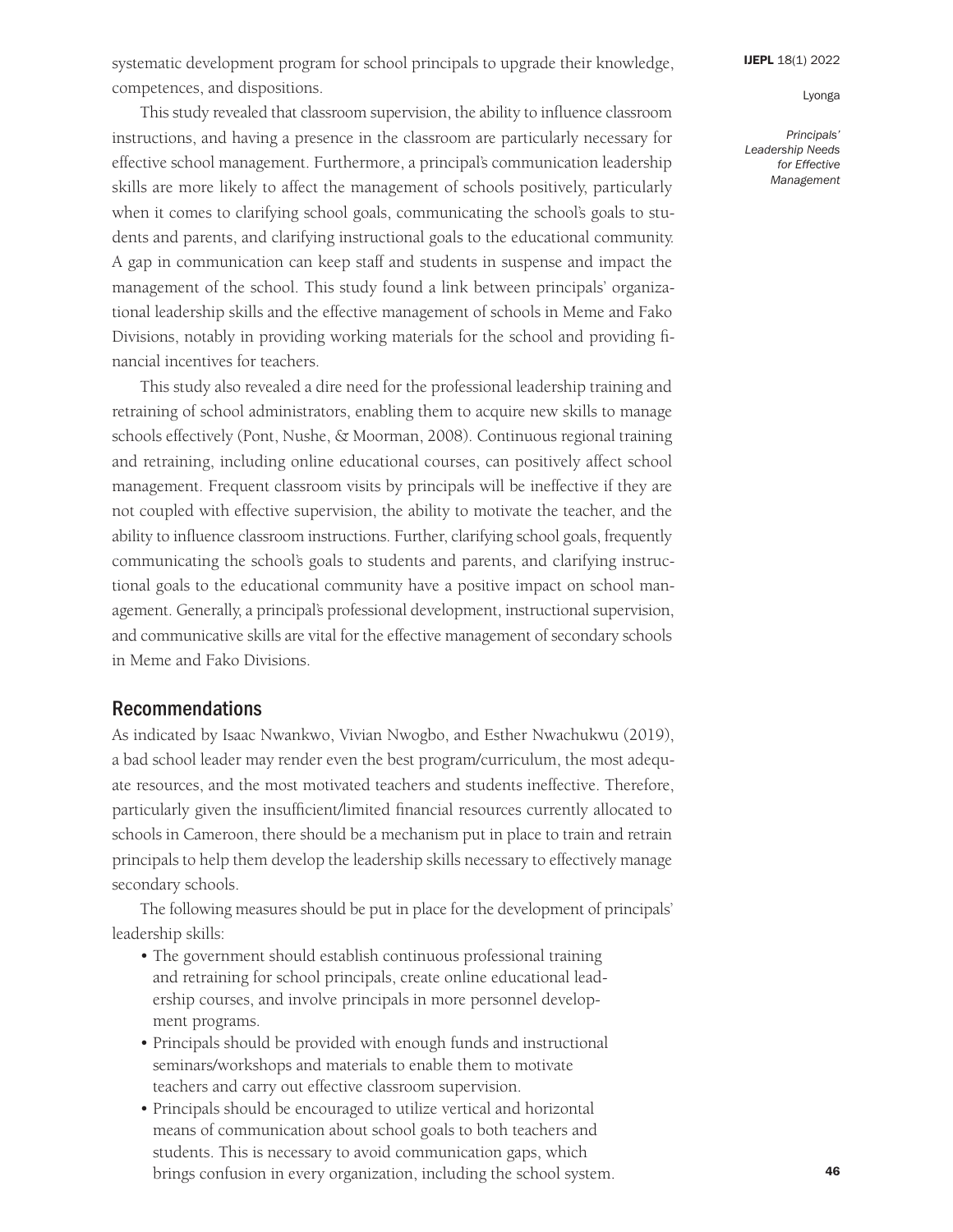# Limitations

Due to the prevailing (ongoing) socio-political crisis in the two English speaking regions of Cameroon, sample schools used for this study were purposefully selected from among the schools that are fully operational.

# References

- Adaegbe, S.U. (2006). *Curriculum innovation and the secondary school principals.* Pembroke, MT: Institute of Education University Press.
- Anuna, M., Chiawolam, J., Zaifada, B., Kpee, G., & Onyemaechi, E. D. (2019). Principals' leadership needs for effective management of secondary schools in Rivers State, Nigeria. *Journal of European Education Studies, 16*(1), 312–325.
- Blase, J., & Blasé J. (2000). Effective instructional leadership: Teachers' perspectives on how principals promote teaching and learning in schools. *Journal of Educational Administration, 38*, 130–141.
- Brown, M.E., Treviño, L.K., & Harrison, D.A. (2005). Ethical leadership: A social learning perspective for construct development and testing. *Organizational Behavior and Human Decision Processes, 97*(2), 117–134.
- Cuban, L. (1988). The Managerial Imperative and the Practice of Leadership in Schools. Albany, New York: SUNY Press.
- Fullan, M. (2002). The change leader. *Educational Leadership*, *59(*8), 15–20.
- Goodwin, R., Cunningham, M., & Eagle, T. (2007). The changing role of the secondary in the United States: An Historical perspective. *Journal of Educational Administration and History, 37*(1)*,* 1–17*.*
- Hallinger, P. (1992). The evolving role of American principals: From managerial to instructional to transformational leaders. *Journal of Educational Administration, 30*(3), 35–48.
- Hussin, S., & Al Abri, S. (2015). Professional development needs of school principals in the context of educational reform. *International Journal of Educational Administration and Policy Studies, 7*(4), 90–97.
- IEL. (2000). Institute for Educational Leadership. [www.iel.org](http://www.iel.org)
- Johansson, C., Miller, V., & Hamrin, S. (2014). "Conceptualizing communicative leadership", *Corporate Communications: An International Journal*, *19*(2), 147–165. doi[:10.1108/CCIJ](http://dx.doi.org/10.1108/CCIJ-02-2013-0007)  [-02-2013-0007](http://dx.doi.org/10.1108/CCIJ-02-2013-0007)
- Knapp, M. S., Copland, M. A., & Talbert, J. E. (2003). *Leading for Learning: Reflective Tools for School and District Leaders.* CTP Research Report.
- Lashway, L., (2002). Developing Instructional Leaders. *ERIC Digest*. ERIC Clearinghouse on Educational Management, Eugene, OR. Office of Educational Research and Improvement (ED), Washington, DC.
- Leithwood, K.A., & Riehl, C. (2003). *What we need to know about successful school leadership. Laboratory for student school success.* Philadelphia, PA: Temple University.
- Leithwood, K. (2012). School leadership, evidence-based decision making, and large-scale student assessment. *Studies in Educational Leadership, 15*, 17–39.
- Leithwood, K., Louis, K. S., Anderson, S., & Wahlstrom, K. (2004). How Leadership Influences Student Learning. New York: The Wallace Foundation. [http://www.wallacefoundation](http://www.wallacefoundation.org/knowledge-center/school-leadership/key-research/Documents/How-Leadership-Influences-Student-Learning.pdf)  [.org/knowledge-center/school-leadership/key-research/Documents/How-Leadership](http://www.wallacefoundation.org/knowledge-center/school-leadership/key-research/Documents/How-Leadership-Influences-Student-Learning.pdf)  [-Influences-Student-Learning.pdf](http://www.wallacefoundation.org/knowledge-center/school-leadership/key-research/Documents/How-Leadership-Influences-Student-Learning.pdf)
- Lumby, J., Crow, G., & Pashiardis, P. (2008). *International Handbook on the Preparation and Development of School Leaders*. New York: Taylor and Francis.
- Masumoto, M., & Brown-Welty, S. (2009). Case Study of Leadership Practices and School-Community Interrelationships in High-Performing, High-Poverty, Rural California High Schools. *Journal of Research in Rural Education, 24*(1), 1–18.

Mbua, F.N. (2003). *Educational administration: Theory and practice.* Limbe, CM: Design House.

Mbua, F.N. (2003). *Educational planning issues and perspectives.* Limbe, CM: Design House.

[IJEPL](http://www.ijepl.org) 18(1) 2022

Lyonga